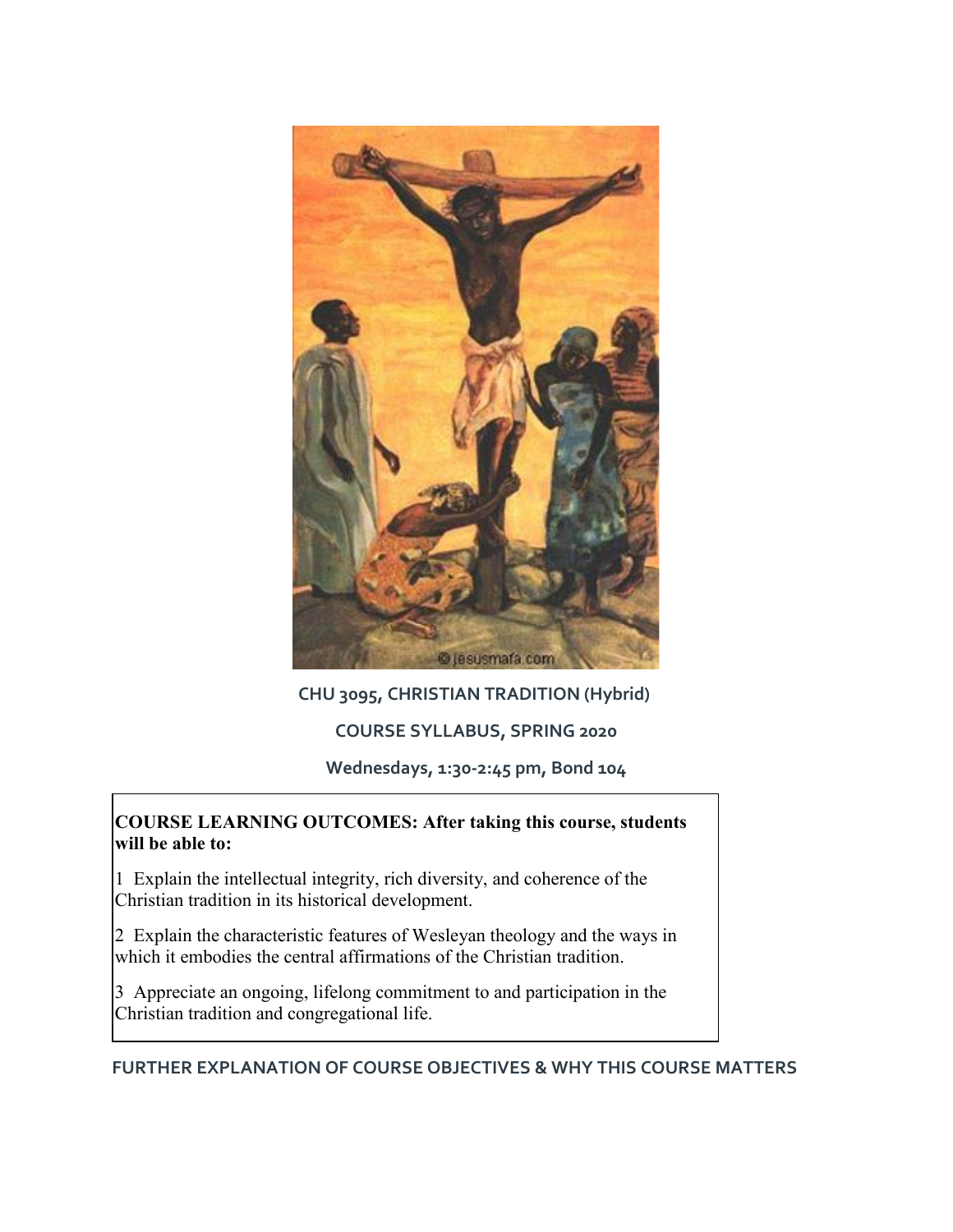You have chosen to attend a university that is self-consciously and unapologetically Christian and which, as stated in the PLNU Core Values, seeks to foster an "intentionally Christian community" that is faithful to its "Nazarene heritage and a Wesleyan theological perspective." This course is intended to fulfill this aspect of the PLNU mission by introducing you both to the larger, more generally Christian tradition as well as the specifically Nazarene/Wesleyan heritage of PLNU.

If you are a Christian, this course provides an opportunity to develop a deeper appreciation for your own faith tradition. You will be given a rough sketch of the history of world Christianity and an introduction to many of the key teachings and practices of the historic Church, and therefore find opportunities for your own faith as a Christian to be challenged, deepened, and enriched.

If you are not a Christian, or have serious questions about Christianity, this course will provide an opportunity for you to have many of your questions answered, or, at the very least, will give you a better understanding of the largest religious movement in the world (with over two billion adherents) and one of the most significant social forces in the world today. My hope also is that you will walk away from this course with a deeper appreciation for Christian faith and life and perhaps even find yourself led to become a vital and active participant in and contributor to this tradition.

Any religious or faith tradition is a *living* tradition, comprised of the *collective beliefs, practices, and personal commitments of all the faithful across time and space*. Therefore, to engage deeply with the Christian tradition, you will be expected to do so at all three levels—intellectual, practical, and personal. So, first, we will look at the core beliefs held by all Christians as well as the distinct beliefs of different Christian groups/denominations. Second, we will learn about and experience various Christian practices, some of which may seem strange to you because they are not part of your own community traditions, but are nevertheless widely practiced throughout the Christian church. And, finally, this class will become personal not only through the practices you will engage in, but also through the adoption of a patron/matron 'saint' who will serve as a kind of entry point and guide for some of your work (both intellectually and spiritually) throughout the semester. Understood broadly, saints are those persons whom the Church has affirmed as the best examples of what it means to *be* Christian and therefore most effectively illuminate what the Christian tradition aspires to be and, therefore, perhaps, what Christianity most essentially *is*. But there is also great diversity among the saints—indeed, there is disagreement among different Christians concerning what constitutes a saint, and therefore the lives of saints also provide a window into the profound diversity of the Christian tradition. (See below, under *Course Assignments*, to understand how your saint will shape and guide your work during the semester.)

**INTERACTION WITH PROFESSOR/OFFICE HOURS:** There are various ways that you might interact with me:

- We may talk before or after class;
- You may email me (markmann@pointloma.edu);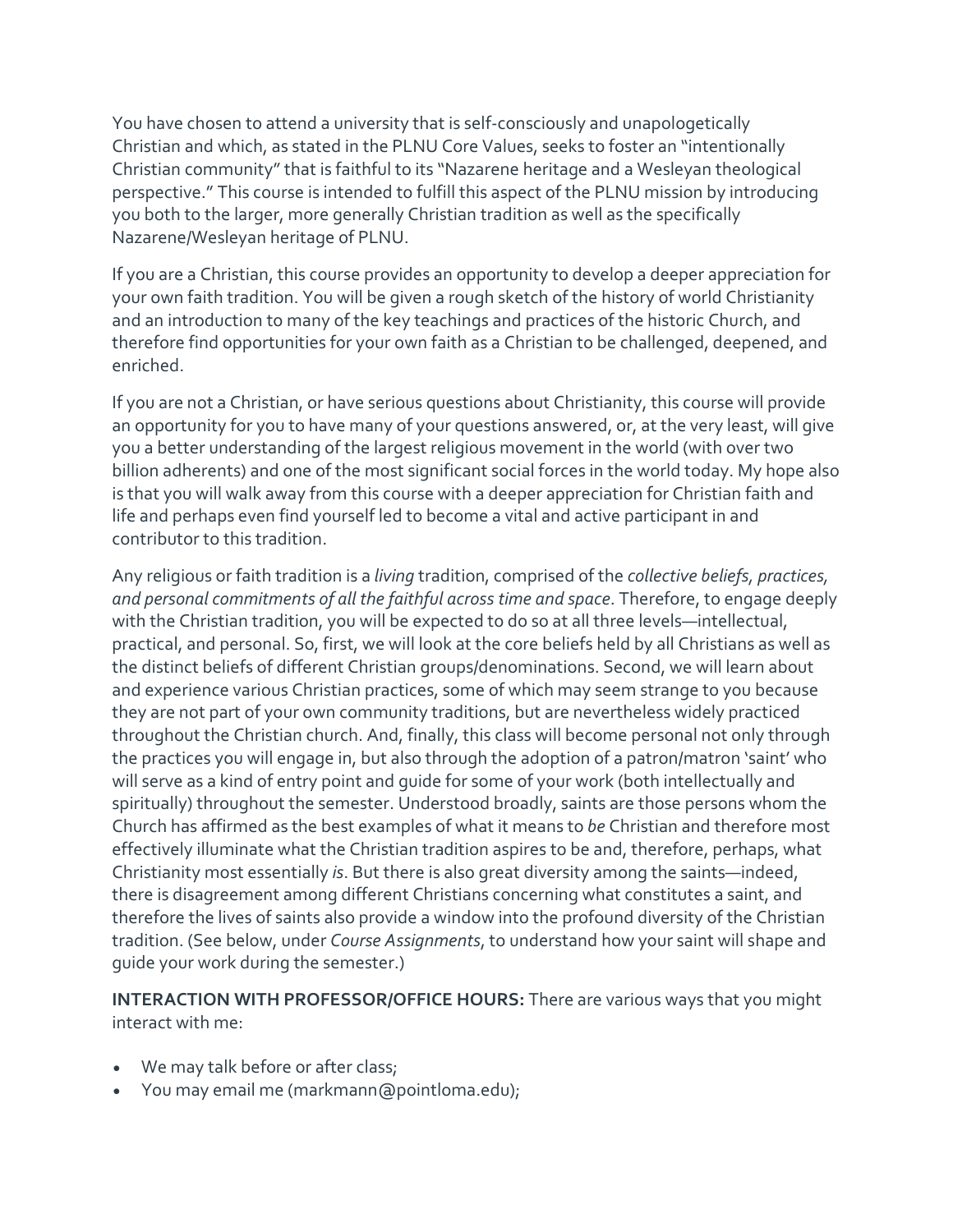• You may meet with me in my office (2nd Smee) by arrangement.

#### **COURSE READINGS**

Elaine Heath, *Five Means of Grace: Experience God's Love the Wesleyan Way*.

Mark A. Noll, *Turning Points: Decisive Moments in the History of Christianity,* 3rd Edition.

Henri Nouwen, *In the Name of Jesus: Reflections on Christian Leadership*.

Samuel Powell, *A Teacher's Guide to Understanding the Scriptures.*

You should purchase all of these books because you will be required to read most of each for the class. They are available at the PLNU bookstore or at various online stores. Additional required and optional readings will be made available on each week's reading and discussion page in CANVAS.

## **REQUIRED ASSIGNMENTS**

**A. Introductions**: Since this is a hybrid class, our work together in groups will be of great importance, as is getting to know each other right away. You may find out about, post and reply to others at the following LINK.

**B. Course Readings and Group Discussions:** Each week you will have assigned readings and will be responsible to answer a prompt related to the readings for that week. The class will be split into several discussion groups, so you will also need to read the responses of those in your groups. Typically you will be required both to provide a reflection and respond to at least two other posts of classmates. **Initial posts are due each Tuesday by 11:59 pm and responses are due by 11:59 pm the next day (Wednesday) and are worth 20 points each.**

**C. Religious/Spiritual Autobiography:** You will write a brief essay that outlines your church background and experience, including what church(es) you grew up in (if any), what you learned about the relationship of your church to the overall history of Christianity, how this background has shaped your relationship to God, and the theological convictions you have developed as a member of your church(es). This should be 400-500 words in length. It will be graded for clarity of writing, grammar, spelling, etc. Just to be clear, I am not looking for any particular answers. Each of your religious and spiritual stories will be unique. The point is that you openly and honestly reflect on your own journey so that you develop a greater sense of awareness about your own understanding of what it means to be Christian and can begin to locate yourself within or in relation to the various streams of the larger Christian movement.

If you have no church background, plan to meet with me in person so that we can talk about how you might approach this assignment. This assignment will be completed within the small groups that will also function as discussion groups throughout the semester. So, a secondary purpose of this assignment is that others (including me!) get to know you better as we forge open and honest dialogue as a class community. Each of you will be responsible to provide a hospitable response to every other member of your group. (Hospitality is a willingness to be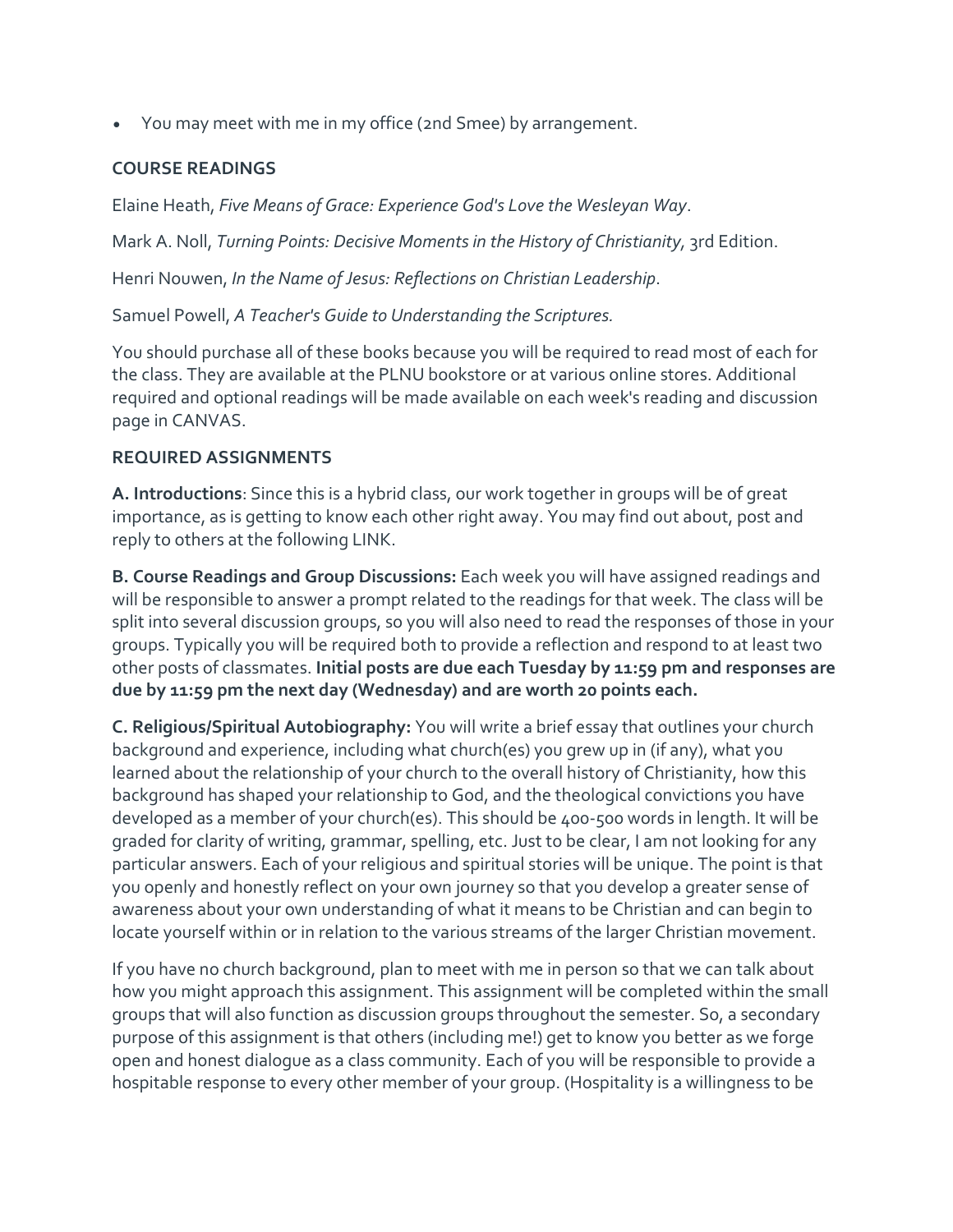kind, humble, and generous to each other even when there is disagreement—even sharp disagreement.)

*Please note*: If for some reason you feel uncomfortable sharing your own story with others, please talk to me personally. My hope is that everyone will be able to share something significant about themselves with the rest of their group while also being able to maintain a sense of safe boundaries. The basic point is for group members to get to know others in their group as there will be a lot of other activities throughout the semester that will require connected and cohesive groups.

**D. Adopt a Saint**: As noted in the course introduction, students will adopt Christian saints who will serve as an entry point for some of our work together as a class. There are four graded assignments related to the saint adoption:

- 1. **Saint Selection:** Each student will find a partner with whom to adopt a saint, with each team reporting their saint selection on the appointed discussion board**.** There is only one saint per team, and it's first come first served, so if you wait too long you might not get the saint you want. The professor will provide a pre-approved list of saints, and students might request a non-list saint by contacting the professor directly.
- 2. **Saint Biography:** All students must find ONE partner from the class with whom they will produce a wiki-like biography (600-800 words) about a patron/matron saint of their choosing. Each biography must include:
	- The story of the saint's life, including background, key events in the saint's life, etc.;
	- A summary of the saint's chief ideas/beliefs;
	- An outline of the saint's most significant contributions to the Christian tradition, and
	- An assessment of why the individual should (or should not!) be considered a saint.

Students may also include additional items of interest related to the saint, such as pictures, drawings, key writings of the saints, etc. In gathering information about their saints, students may draw upon online resources, but they **must** also draw upon **at least two** scholarly texts, such as a book-length biography. All sources should be listed in a bibliography. **Please cite all sources!**

- 3. **Saint Letters**: Students must write a total of **TWO** letters *from the perspective of their saints*. Each of these letters should be **200-300** words in length and will be graded both for quality of writing and quality of engagement with the saint's perspective. Students should be as imaginative and creative as possible.
	- o **Letter to Home Church:** In this paper you will articulate what your saint would have to say about/to **your church** (either your home church or the church you attend here as a student or, if you do not attend a church, it can focus on PLNU chapel services). Your letter should address questions like: What would the saint like or not like about your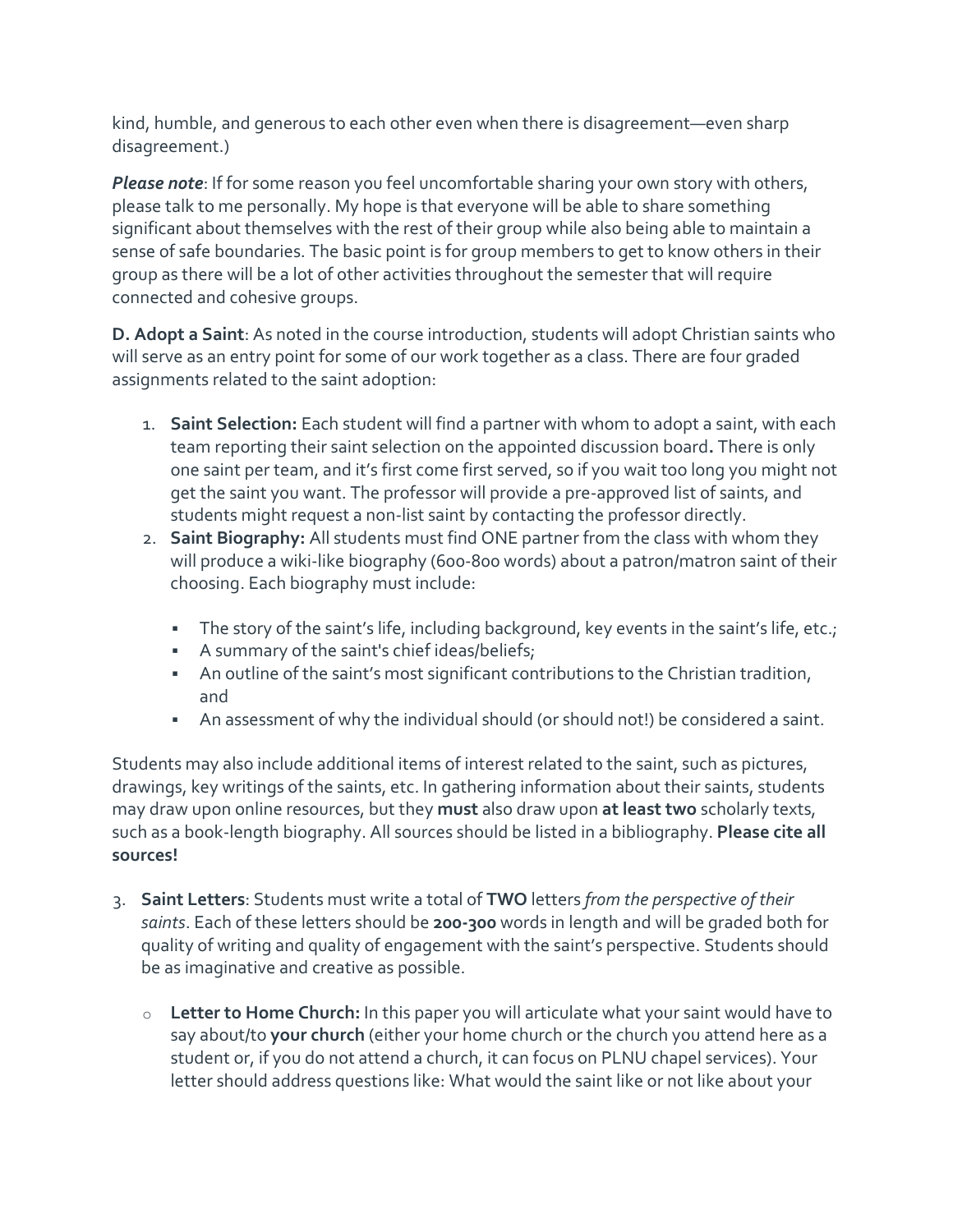church's worship services, the life of the congregation, the church's commitment to missions, justice, art, etc.

o **Letter to Your Generation from your Saint:** This will focus on what young persons (either Christians or nonChristians) need to hear today in order for them to approach their lives effectively as members of the Christian tradition: what they should believe, how it is important for them to act, the kinds of commitments they should make (whether they should marry, have children, what kind of job and hobbies they should have), the kind of attitudes they should have about life and other people, etc.

**E. Christian Practice Reflections:** Most weeks during the semester, you will be required to participate in some form of historic Christian practice, including attending two churches for worship, participating in a small group, fasting, *lectio divina* (contemplative reading of scripture), quiet reflection and meditation, etc. You will be required to provide a reflection on each of these experiences, typically in discussion with your group. Each week the instructions will be slightly different, but all of these are **due on Thursdays by 11:59 pm and are worth 50 points each**.

| <b>Assignment</b>                                               | <b>Possible Points</b> |
|-----------------------------------------------------------------|------------------------|
| Introductions                                                   | 20                     |
| <b>Weekly Readings and Discussions</b><br>$(13x20$ points each) | 260                    |
| <b>Christian Practice Reflections</b><br>$(8x50 \text{ each})$  | 400                    |
| Religious Autobiography                                         | 100                    |
| Adopt a Saint                                                   | 10                     |
| Saint Biography                                                 | 100                    |
| Saint Letters (2x50 each)                                       | 100                    |
| Church Visits (2x50 each)                                       | 100                    |

**F. Final Exam:** The **final exam** will be a 'take-home' exam distributed the last of class and **due by the beginning of the official exam time**.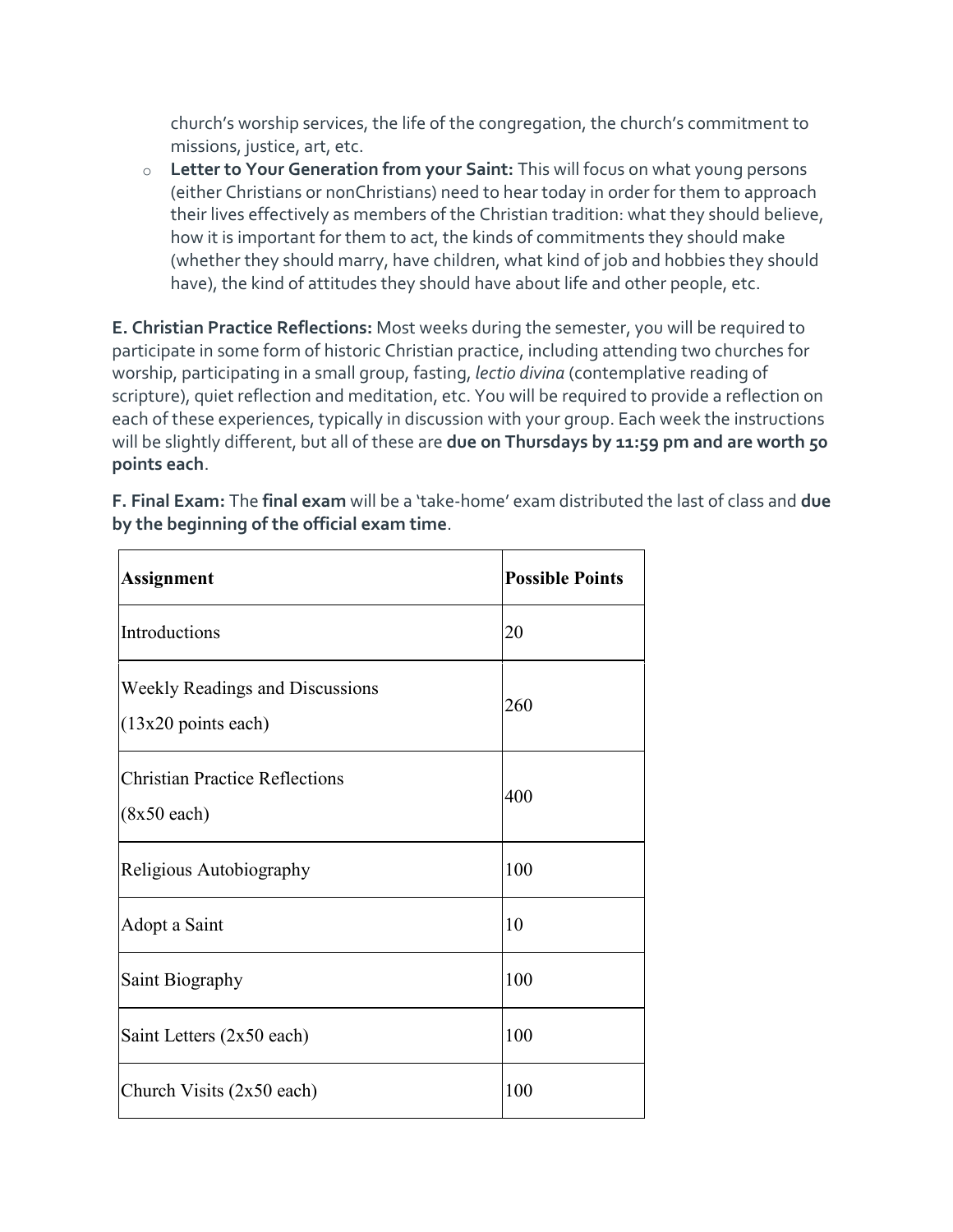| Final Exam | 150  |
|------------|------|
| Total      | 1240 |

**POINTS TO GRADE**: The points-to-grade correlation is as follows:

| $A = 93\%$       | $A - 90 - 93\%$ |                 |
|------------------|-----------------|-----------------|
| $B+ = 87-90%$    | $B = 83 - 87%$  | $B - 80 - 83%$  |
| $C+ = 77 - 80\%$ | $C = 73 - 77%$  | $C - 70 - 73\%$ |
| $D+ = 67 - 70%$  | $D = 63-67%$    | $D - 60 - 73%$  |

 $F =$ below 60%

**CREDIT HOUR INFORMATION:** In the interest of providing sufficient time to accomplish the stated Course Learning Outcomes, this class meets the PLNU credit hour policy for a **three unit** class delivered over **fourteen weeks**. It is anticipated that students will spend a minimum of 37.5 participation hours per credit hour on their course work. The overall time expectations for this course are shown below and weekly expectations are found in the introduction to each week.

| <b>Assignment</b>                      | <b>Hours</b> |
|----------------------------------------|--------------|
| <b>Weekly Readings and Discussions</b> | 40           |
| <b>Practice Reflections</b>            | 32           |
| Religious Autobiography                | 2            |
| Saint Biography                        | 6            |
| <b>Saint Letters</b>                   | 3            |
| <b>Church Visits and Reflections</b>   | 10           |
| In Class Time                          | 21           |
| Total 114                              |              |

#### **EXTRA CREDIT ASSIGNMENTS**

Options for extra credit may become available as the semester progresses. Click this LINK for opportunities, instructions and deadlines.

#### **ATTENDANCE POLICY**

I maintain a strict and inflexible attendance policy for this class. If you arrive late you will be listed as tardy. More than fifteen minutes late for a class is counted as an absence. Two tardies will count as an absence.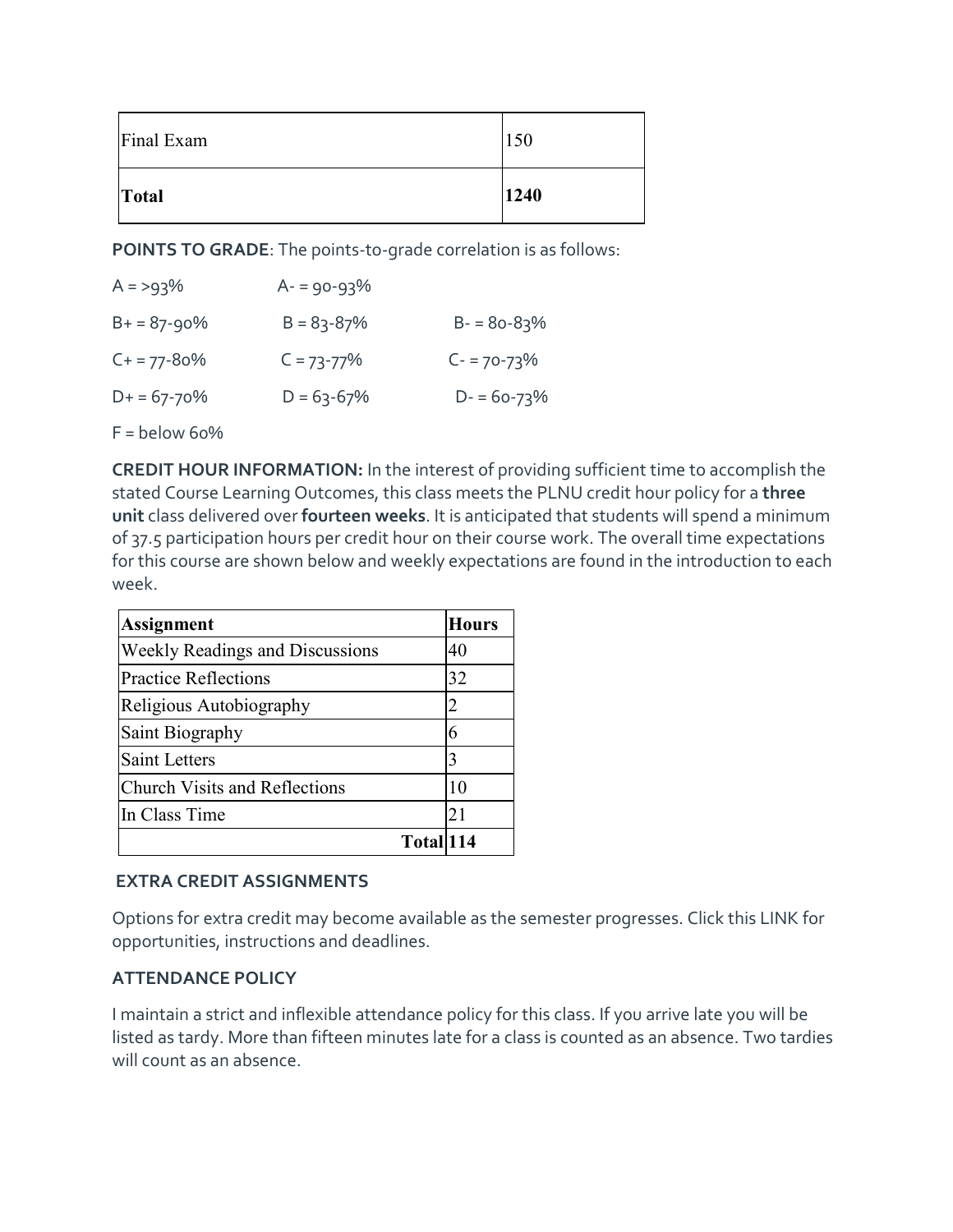PLNU maintains a fairly tough stance concerning attendance: "any student whose number of absences in a class, for any reason, exceeds the equivalent of one and one half weeks of class may be de-enrolled from the class with a failing grade." This means two classes, four tardies or any combination thereof. Be forewarned!

## **INCOMPLETES AND LATE ASSIGNMENTS**

All assignments are to be submitted/turned in as indicated under each assignment in the modules. Late assignments are not accepted unless approved by the professor, so if there are any issues you know about that may prevent you from completing an assignment in a timely manner, be sure to discuss it with me well before the due date! My recommendation is that you plan **NOT** to wait until the last minute to turn in assignment

# **ACADEMIC HONESTY**

The PLNU catalog states, "Academic dishonesty is the act of presenting information, ideas, and/or concepts as one's own when in reality they are the results of another person's creativity and effort. Such acts include plagiarism, copying of class assignments, and copying or other fraudulent behavior on examinations." Instances of academic dishonesty will be reported to administrators and will result in a zero on the assignment and potential failure and/or deenrollment from the course. The safest way to avoid plagiarism is ALWAYS to give credit to your sources, and if you have any questions about when you need to give a source credit, err on the side of doing so. I am also more than happy to give you further instruction on how and when it is appropriate to cite a source.

# **INCLUSIVE LANGUAGE**

The PLNU School of Theology and Christian Ministry is committed to the equality of women and men. Recognizing that people have often used language in ways that imply the exclusion or inferiority of women, the department urges students, faculty and staff to avoid sexist language in public discourse, in classroom discussions and especially in their writings.

# **SPECIAL NEEDS**

At PLNU students requesting academic accommodations must file documentation with the Disability Resource Center (DRC), located in the Bond Academic Center. Once the student files documentation, the Disability Resource Center will contact the student's instructors and provide written recommendations for reasonable and appropriate accommodations to meet the individual learning needs of the student. This policy assists the University in its commitment to full compliance with Section 504 of the Rehabilitation Act of 1973, the Americans with Disabilities (ADA) Act of 1990, and ADA Amendments Act of 2008, all of which prohibit discrimination against students with disabilities and guarantees all qualified students equal access to and benefits of PLNU programs and activities.

# **USE OF TECHNOLOGY**

PLNU encourages the use of technology for learning, communication, and collaboration. In this course, we will rely on E-class for accessing course materials, submitting assignments, and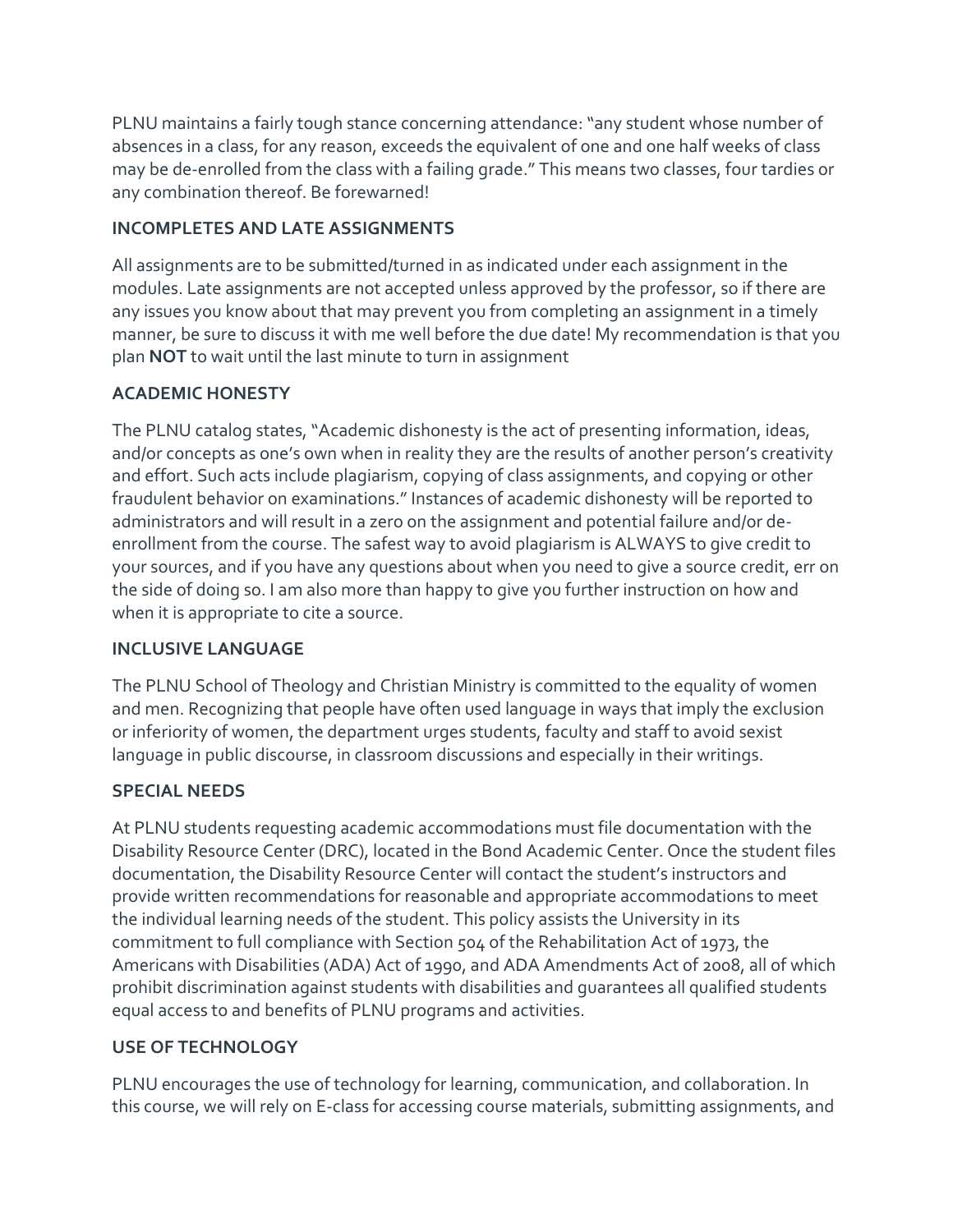collaborating in discussion boards and blogs. You'll want to make sure you are comfortable with these tools, so take advantage of our computer Lab Techs to answer questions and help you with any technology issues. You may also call the Help Desk at x2222.

You are welcome to bring your laptop, iPad, and/or cell phone to class—but please make sure you use them appropriately and responsibly. If a tech tool becomes a distraction or disruption while class is in session, I will ask you to put it away or invite you no longer to bring it to class.

#### **FERPA**

The university may disclose education records to college officials with legitimate educational interests. A college official is a person employed by the university; a member of the Board of Trustees; or an individual serving on a committee, such as disciplinary or grievance committees. PLNU also includes among college officials a student appointed to an official committee or assisting another official in performing tasks. A college official has a legitimate educational interest if the information aids the official in fulfilling professional functions.

Essentially, this means that if a parent or family member calls me and asks about how you are doing in class, I am legally not allowed to discuss your work with them. The best ways of including your parents in the general progress of your academic life is to grant them access to the portal and to talk to them regularly. For a full presentation of the University's policy on FERPA consult the catalog: http://catalog.pointloma.edu/.

| Date             | <b>Details</b>                                                              |                   |
|------------------|-----------------------------------------------------------------------------|-------------------|
| Thu Jan 16, 2020 | Assignment Christian Practice: Passing the Peace                            | due by $11:59$ pm |
| Sat Jan 18, 2020 | Science & Theology Survey #1<br>Assignment                                  | due by $11:59$ pm |
| Tue Jan 21, 2020 | Assignment<br><b>Readings and Discussion</b>                                | due by $11:59$ pm |
| Thu Jan 23, 2020 | <b>Christian Practice Reflection: Adopt a</b><br>Assignment<br><b>Saint</b> | due by $11:59$ pm |
|                  | <b>Assignment Religious/Spiritual Autobiography</b>                         | due by $11:59$ pm |
| Tue Jan 28, 2020 | Assignment<br><b>Reading and Discussion</b>                                 | due by $11:59$ pm |

# Course Summary: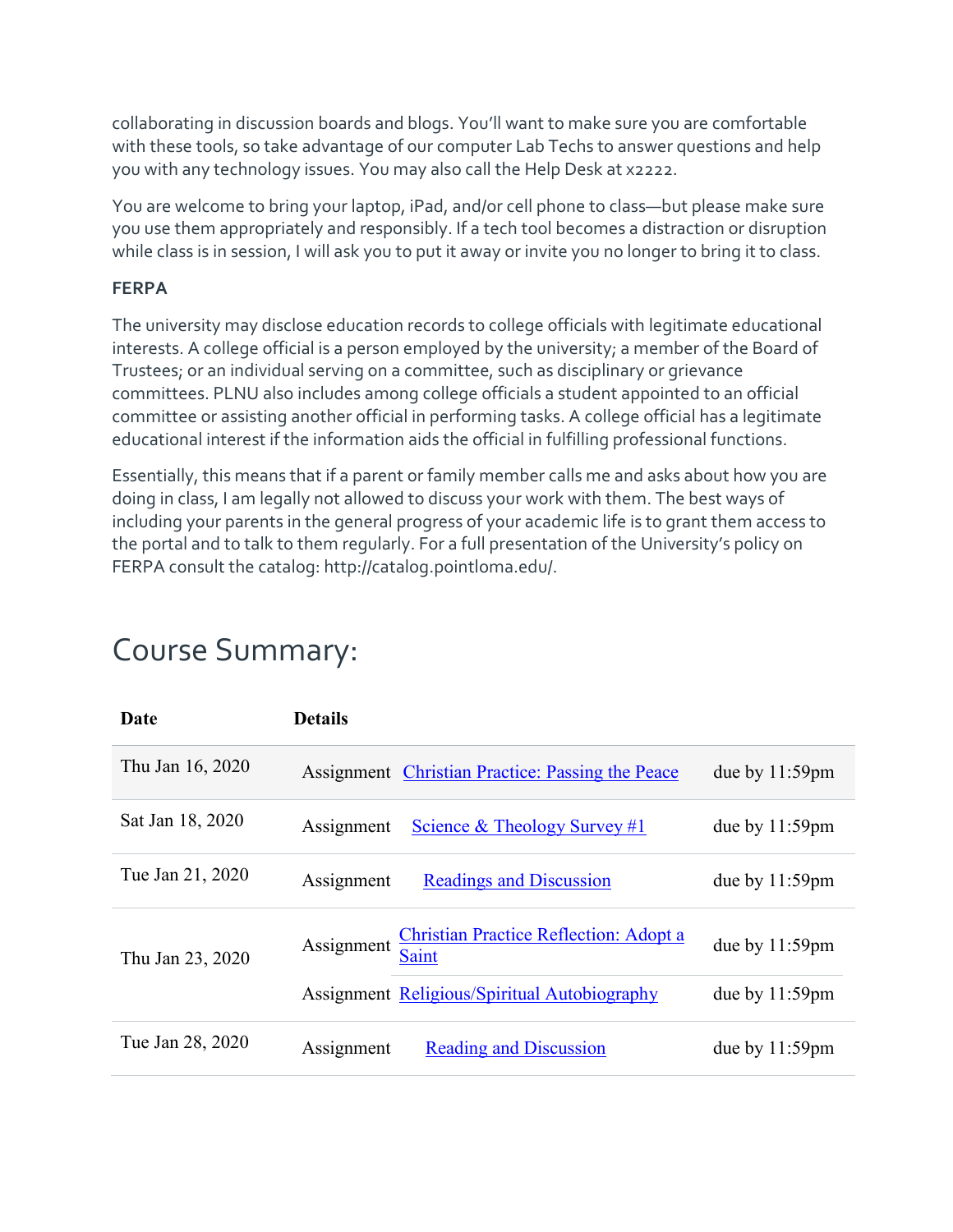| Date             | <b>Details</b> |                                                                                   |                   |
|------------------|----------------|-----------------------------------------------------------------------------------|-------------------|
| Thu Jan 30, 2020 |                | Assignment Christian Practice Reflection: Sabbath                                 | due by $11:59$ pm |
| Tue Feb 4, 2020  | Assignment     | <b>Reading and Discussion</b>                                                     | due by $11:59$ pm |
| Thu Feb 6, 2020  | Assignment     | Christian Practice Reflection: Saint<br>Biography/Wiki                            | due by 11:59pm    |
| Tue Feb 11, 2020 | Assignment     | <b>Readings and Discussion</b>                                                    | due by $11:59$ pm |
| Thu Feb 13, 2020 | Assignment     | Christian Practice Reflection: Saint<br>Letter to Church                          | due by 11:59pm    |
| Tue Feb 18, 2020 | Assignment     | <b>Readings and Discussion</b>                                                    | due by $11:59$ pm |
| Thu Feb 20, 2020 | Assignment     | <b>Christian Practice Reflection: Praying</b><br>the Rosary                       | due by 11:59pm    |
| Tue Feb 25, 2020 | Assignment     | <b>Readings and Discussion</b>                                                    | due by $11:59$ pm |
| Thu Feb 27, 2020 | Assignment     | <b>Christian Pratice Reflection: Church</b><br>$V$ isit #1                        | due by $11:59$ pm |
| Tue Mar 3, 2020  | Assignment     | <b>Readings and Discussion</b>                                                    | due by 11:59pm    |
| Thu Mar 5, 2020  | Assignment     | <b>Christian Practice Reflection: Saint</b><br>etter to Your Peers                | due by 11:59pm    |
| Tue Mar 17, 2020 | Assignment     | <b>Readings and Discussion</b>                                                    | due by 11:59pm    |
| Thu Mar 19, 2020 | Assignment     | <b>Christian Practice Reflection: Exam</b><br><b>(Self Reflection and Prayer)</b> | due by $11:59$ pm |
| Tue Mar 24, 2020 | Assignment     | <b>Readings and Discussion</b>                                                    | due by $11:59$ pm |